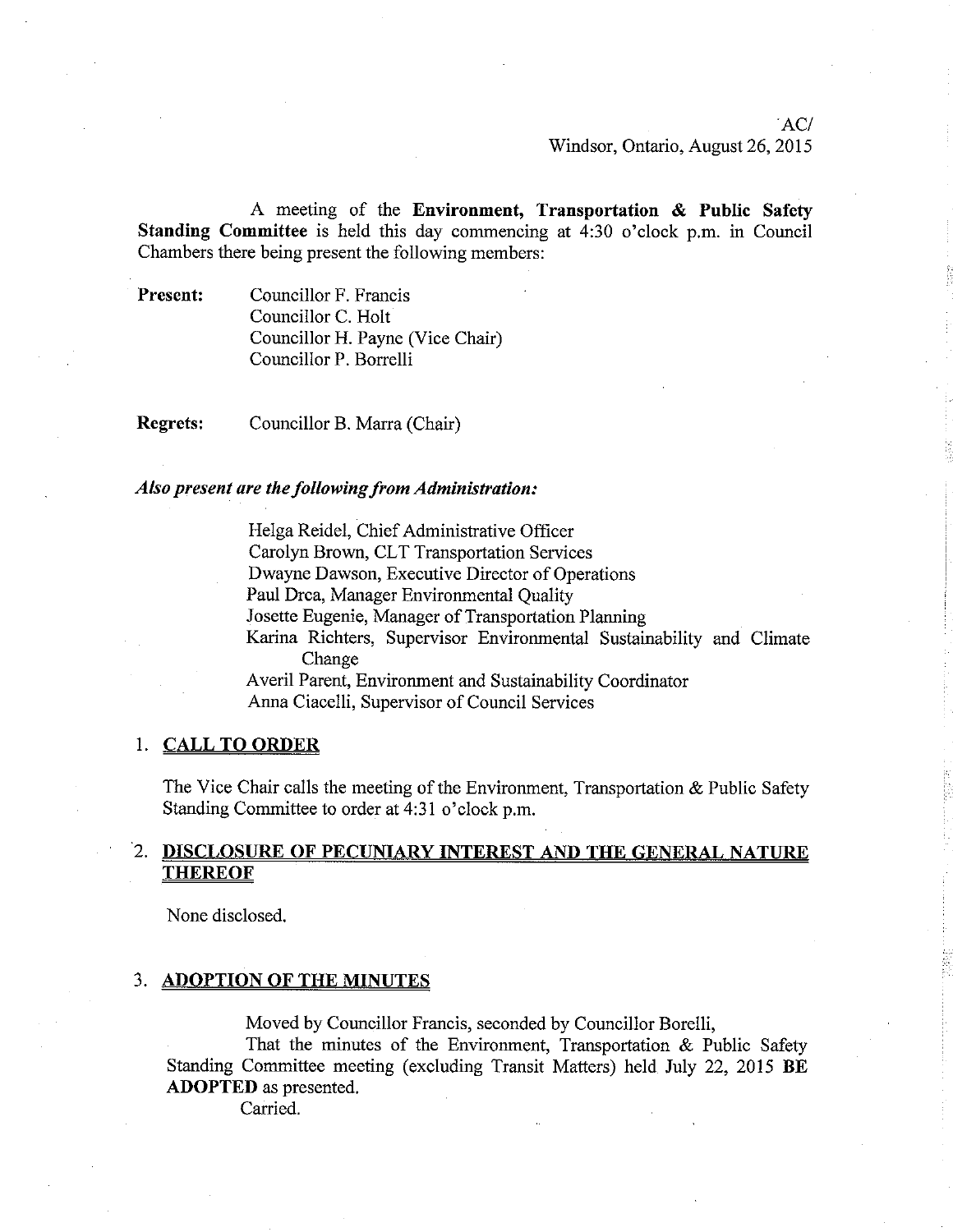Moved by Councillor Francis, seconded by Councillor Borelli,

That the minutes of the Environment, Transportation & Public Safety Standing Committee meeting (Transit Matters only) held July 22, 2015 BE ADOPTED as presented.

Carried.

### 4. REQUEST FOR DEFERRALS, REFERRALS OR WITHDRAWALS

None requested.

### 5. COMMUNICATIONS

None.

## 6. PRESENTATIONS AND DELEGATIONS

#### Item 9 Traffic Calming Policy

### Diane Aziz, Resident

Díane Aziz, Resident, appears before the Environment, Transportation & Public Safety Standing Committee regarding the report of the City Engineer dâted August 13, 2015 entitled "Traffic Calming Policy" indicafing that there are other less expensive ways to achieve traffic calming. She expresses concern that installing Traffic Calming measures are contingent on available funding. She would like the general public in conjunction with the City to take on a project to make streets in their neighbourhoods safer. This could entail an education program and volunteers to assist with such a project.

Councillor Holt inquires as to whether Ms. Aziz has objections to actual traffic calming measures, and she responds that she doesn't have objections to the actual measures, although she's concemed with the time involved and funding being available to complete the traffic caiming. Ms. Aziz also indicates many speeding infractions, and safety concerns in her neighbourhood as there aren't any sidewalks.

Councillor Francis inquires as to the purpose of this new proposed policy, and whether it will allow resources to be streamlined in terms of cost, as well as streamlining the process and prioritizing requests to make the process more efficient and transparent. Administration confirms that the proposed policy will do all of the things mentioned by Councillor Francis, in addition to addressing safety concems more quickly. At the request of Councillors Payne and Francis, administration provides a summary of the major changes to the proposed policy compared to the existing policy.

Josette Eugenie, Manager of Transportation Planning, appears before the Environment, Transportation & Public Safety Standing Committee regarding the report of the City Engineer dated August 13, 2015 entitled "Trafhc Calming Policy" and provides a detailed overview of the differences in the proposed policy compared with the existing policy including the following:

• Resources Required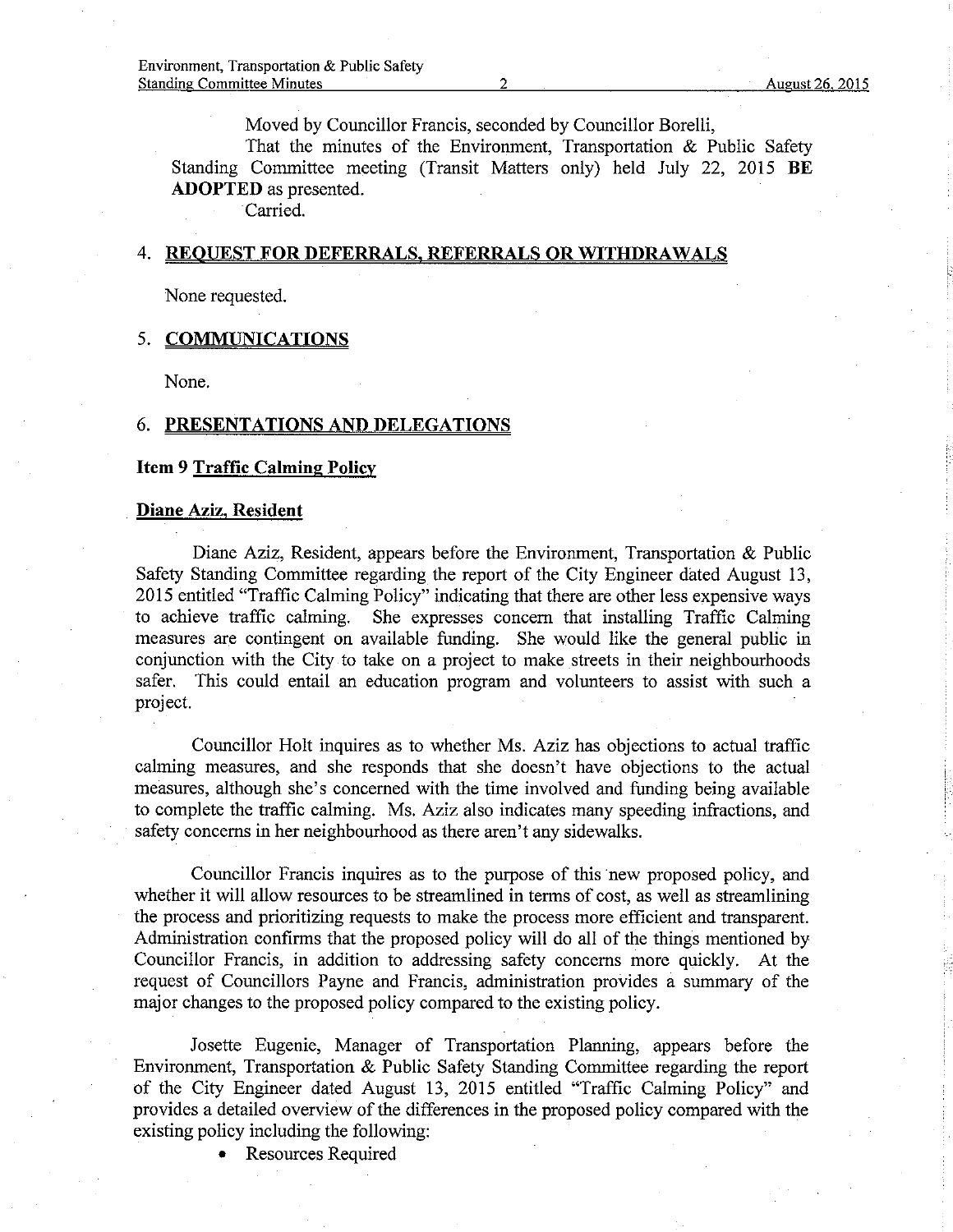- Lack of Prioritization
- Lack of Suitable Options
- Lack of Clarity on Technical Details
- Tie-ins to Other City Policies  $\bullet$
- Changes in Technology  $\bullet$
- Changes in Provincial Law  $\bullet$

Ms. Eugenie also provides an outline of the four stage process in the proposed Traffic Calming Policy to address requests for traffic calming. An example of a resident concern is also detailed.

Councillor Francis inquires as to the creation of the Policy including public feedback. Administration indicates that the consultant was involved in the creation of the policy and extensive public consultation has taken place. Councillor Francis inquires as to the review process. Administration indicates that re-measuring and checking data and warrant scores after the traffic calming measures are put in place will happen to determine how well the process worked and to identify success. Councillor Francis inquires as to the impact this policy would have in school areas. Ms. Eugenie indicates the presence of a school in the warrant area will affect the points, and a specific school area policy is still in development with the consultant and will come forward in the near future. Administration reviews speed and volume scores that would be addressed by the proposed policy.

Councillor Payne inquires as to speeding concerns and what can be done to alleviate this problem which exists throughout the City. Administration indicates that each neighbourhood has to be reviewed separately and then all types of calming measures are considered for each specific area, to determine the appropriate design that will have the most impact in each area.

Moved by Councillor Francis, seconded by Councillor Borrelli,

That the current traffic calming policy (Traffic Calming for Residential Areas) BE RESCINDED by Council; and

That the Traffic Calming Policy attached as Appendix "A" BE **APPROVED** by Council.

Carried.

**Livelink #17888, ST2015** 

### 7. COMMITTEE MATTERS

# Minutes of the Essex-Windsor Solid Waste Authority Regular Board Meeting held May 5, 2015

Moved by Councillor Francis, seconded by Councillor Borrelli, That the minutes of the Essex-Windsor Solid Waste Authority Regular Board Meeting held May 5, 2015 BE RECEIVED for information.

Carried.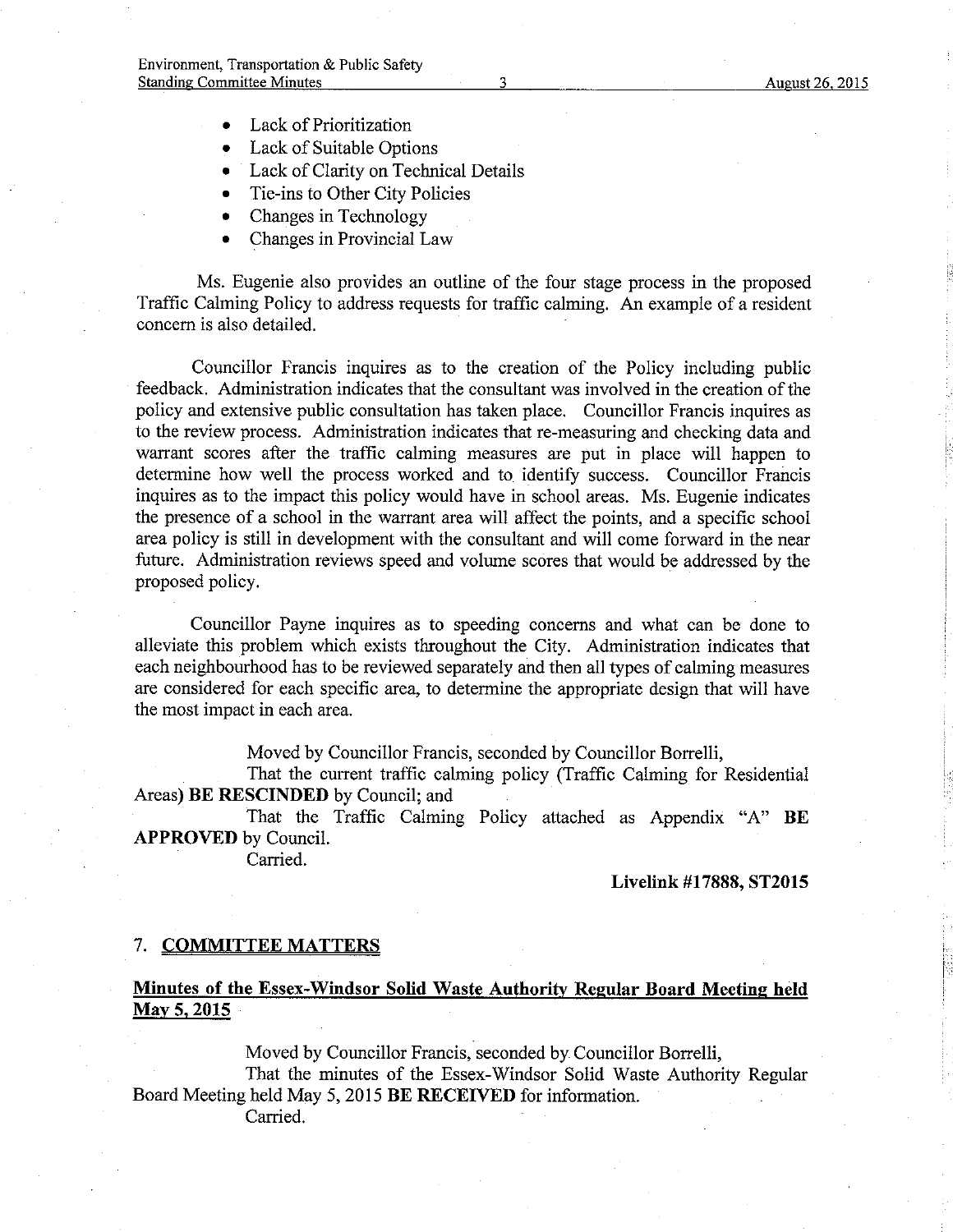## Report No. 91 of the Windsor-Essex County Environment Committee (Revised Terms of Reference and Mandate dated July 2015

Moved by Councillor Francis, seconded by Councillor Borrelli, That the revised Terms of Reference and Mandate for the Windsor-Essex County Environment Committee dated July 2015 BE APPROVED. Carried.

# Minutes of the Windsor-Essex County Environment Committee meeting held June 25.2015

Moved by Councillor Francis, seconded by Councillor Borrelli, That the minutes of the Windsor-Essex County Environment Committee meeting held June 25, 2015 BE RECEIVED for information. Carried.

### Minutes of the Windsor Bicycling Committee Meeting held May 27, 2015

Moved by Councillor Francis, seconded by Councillor Borrelli, That the minutes of the Windsor Bicycling Committee meeting held May 27, 2015 BE RECEIVED for information. Carried.

#### 8. ADMINISTRATIVE ITEMS

# Iten I SMOG Advisories replaced with the new Provincial Air Oualitv Health Index alert proqram

Councillor Francis inquires as to the alert and how these alerts will be communicated. Karina Richters, Supervisor Environmental Sustainability and Climate Change, appears before the Environment, Transportation & Public Safety Standing Committee regarding the report of the City Engineer entitled "SMOG Advisories replaced with the new Provincial Air Quality Health Index alert program" indicating that the SMOG advisories will now be called special air quality statements and will be communicated by e-mail blast. The tone of the message will be more health based, and changes will also be made to the current tracking system.

Councillor Borelli inquires about alerts and a digital version of alerts. Administration is hopeful that when the plan is reviewed a better way to communicate is developed at that time.

Councillor Holt inquires at to the type of measurement and the goals to be achieved. Administration indicates that different parameters are being measured that could affect both positively and negatively but the hope is to move toward a more healthy message which will be determined when the plan is reviewed.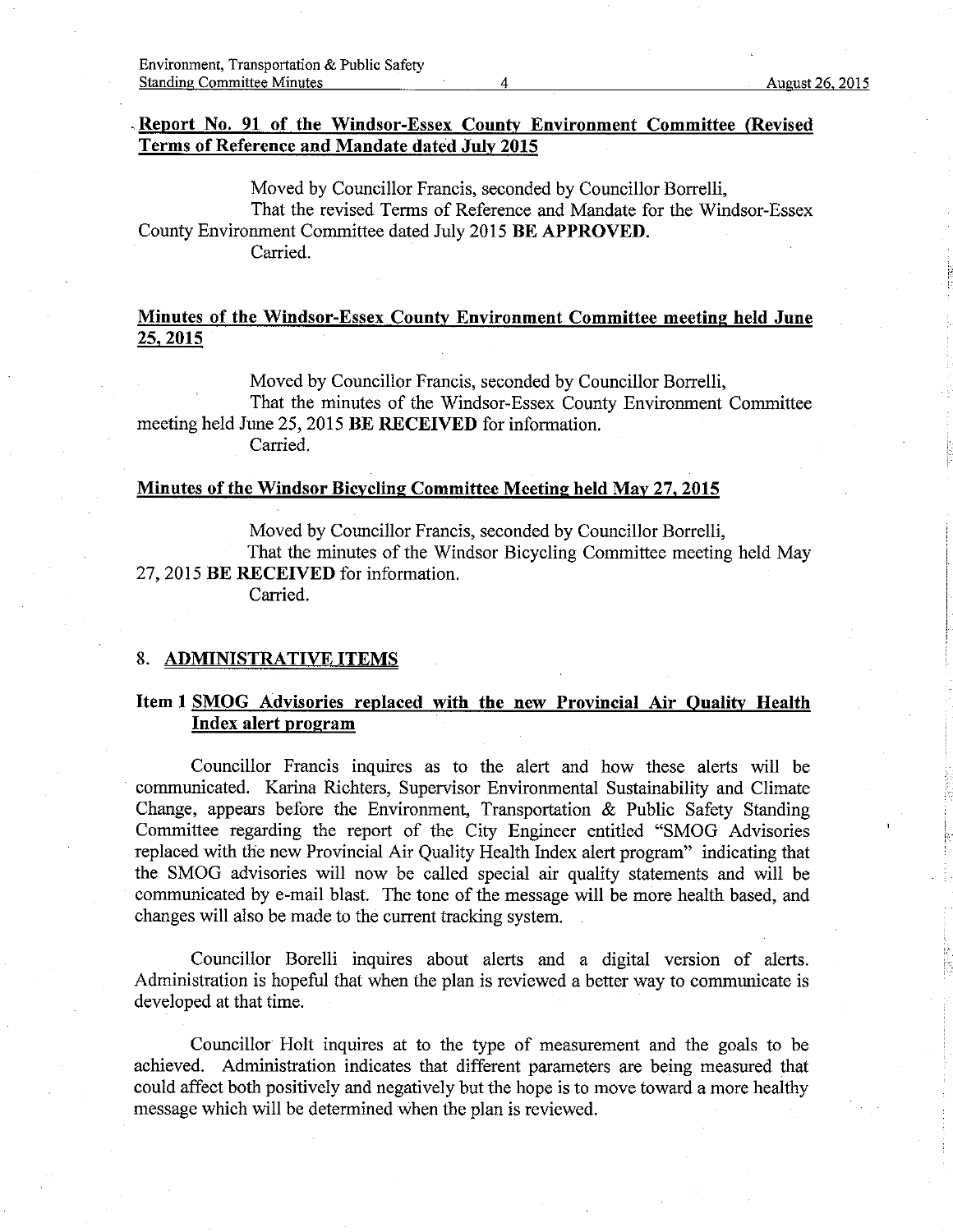Moved by Councillor Borrelli, seconded by Councillor Ho1t,

I. That Council RECEIVE the update regarding the replacement of

SMOG Advisories with the new Provincial Air Quality Health Index alert program; and II. That Council DIRECT administration to review, update and REPORT BACK to Council with a review and update, if appropriate, of the Windsor's Smog Action Plan and By-Law 233-2001 based on the new Air Quality Health Index. Carried.

## Livelink #17833, EI2015

## Item 2 Clean Air Council 2015-2018 Inter-Governmental Declaration on Clean Air & Climate Change

Councillor Francis inquires as to whether endorsing this declaration would require legal to review the declaration similar to an issue brought before Council recently. Ms. Richters indicates the declaration is asking member municipalities who are members to sign on to a 3yr strategy, which include setting their top ten priorities and is a way to generate ideas and results that would come back to Council for approval. This is an ideal way to share ideas and move forward.

Moved by Councillor Borrelli, seconded by Councillor Holt,

That City Council ENDORSE the Clean Air Council 2015-2018 Inter-Govemmental Declaration on Clean Air & Climate Change and APPROVE any City of Windsor Councillors attending the Clean Air Council Summit October  $23^{rd}$ ,  $2015$  in Toronto to sign the declaration on behalf of the City of Windsor.

Carried.

Livelink #17887, EI/10822

# Item 3 Response to M62-2014-Request for Traffic Calming on Victoria Avenue south of Tecumseh Road

Councillor Francis inquires as to this request and whether it was scored using the existing policy. Ms. Eugenie indicates that some of the data presented would indicate this neighbourhood wouldn't qualify for traffic calming measures under the new policy.

Moved by Councillor Borelli, seconded by Councillor Holt,

That the request for Traffic Calming on Victoria Avenue BE REFERRED to the forthcoming revised Traffic Calming Policy once adopted by Council.

Carried.

#### Item 4 Parking Control Changes Policy

Councillor Francis inquires as to the specific changes that are requested. Ms. Eugenie indicates that the existing policy indicates 60% support is required to institute a change. The new policy takes into effect many different factors including pavement width. The policy for implementation is complaint driven, and would be very resource intensive, if signage is to be installed City Wide. The recommendation is not a blanket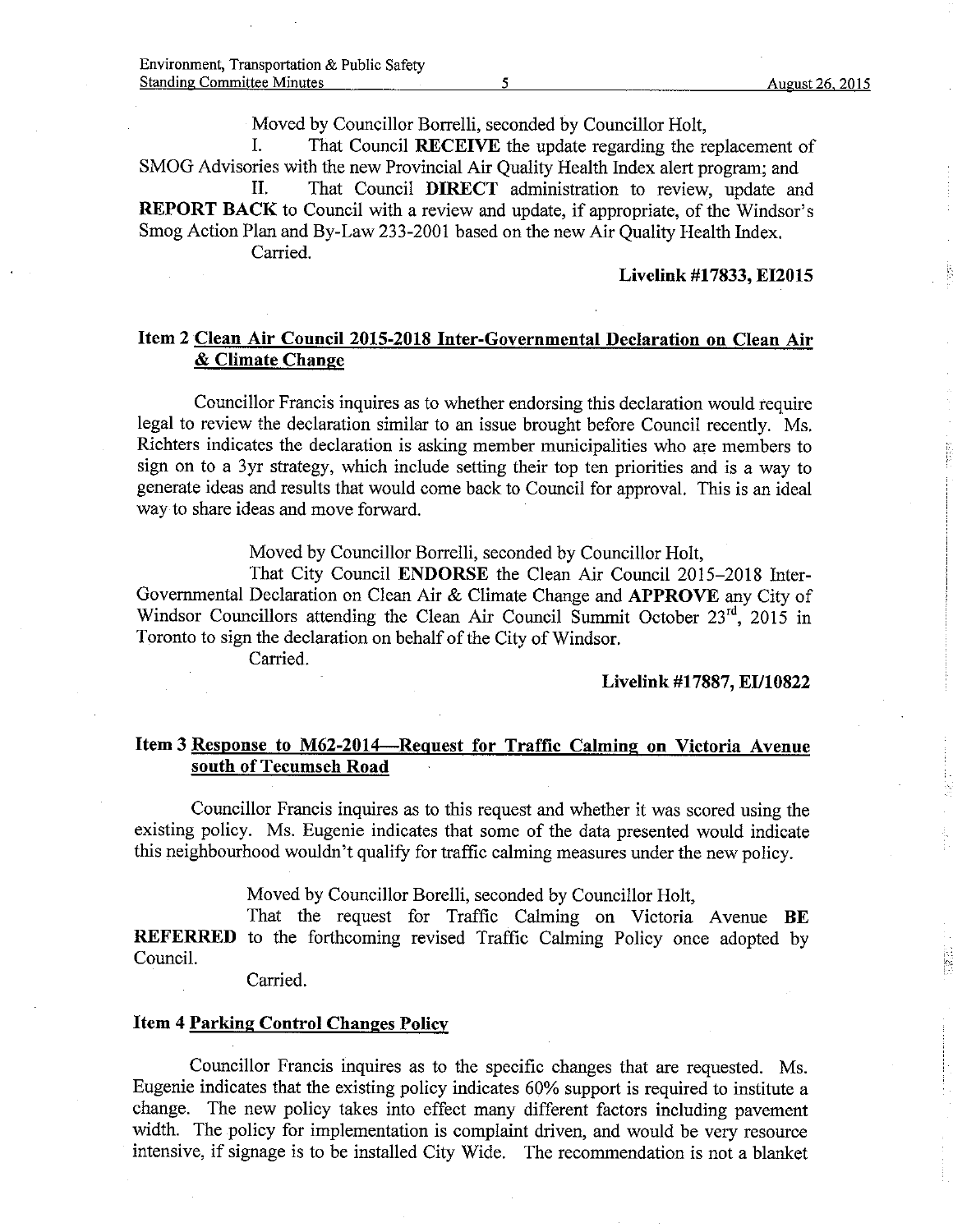change. The recommendation is to use the existing practice, when concerns are received, the process is initiated. If safety is the concem it is a notihcation process, residents will be made aware. Administration notes there is also a process for a petition and then the policy would be followed. Clear width is one of the factors considered in the safety concerns. The process is followed and Council approval for a change to the by-law would be necessary.

Councillor Holt expresses concem regarding neighbourhoods that do not cunently have driveways and potentially losing their on-street parking. Administration indicates that streets would have to be looked at on a case by case basis to determine clear width. If a safety compiaint is received the street would be reviewed to determine eligibility. Other factors would be considered including what type of road it is as well as traffic voiumes. Currently 90% of local streets allow parking on one side.

Helga Reidel, Chief Administrative Officer, provides detail on the current process, indicating the by-law change for parking is a delegation of authority report that is approved through the CAO's office, unless there is some concem and in those cases a report would come back to Council. The amendment to the by-law would then be presented to Council. Council has options to approve these by-laws or not or to make other recommendations as this is Council's choice and any change to the by-law would require Council approval.

Councillor Borelli reiterates that Council would have the final decision regarding the parking changes. Administration agrees with this statement.

Moved by Councillor Francis, seconded by Councillor Holt,

That the report of the Policy Analyst entitled "Parking Control Changes Policy" dated August 13, 2015 BE REFERRED BACK to administration for more specific information regarding how the proposed Parking Control Changes Policy will affect particular neighbourhoods, including the percentage of the number of streets and the areas of the City which might be impacted.

Carried.

Councillor Borelli voting nay.

Livelink #17808, ST20l5

# Item 5 Response regarding the scheduled Environmental Master PIan review and update

Moved by Councillor Borrelli, seconded by Councillor Francis,

That City Council APPROVE Option  $1 -$  to continue with the Environmental Master Plan Review & Update as scheduled in 2017-2018, no additional funds are required.

Carried.

Livelink #17807, SW/8523

## Item 6 Traffic Calming Review----Hall Avenue and Shepherd Avenue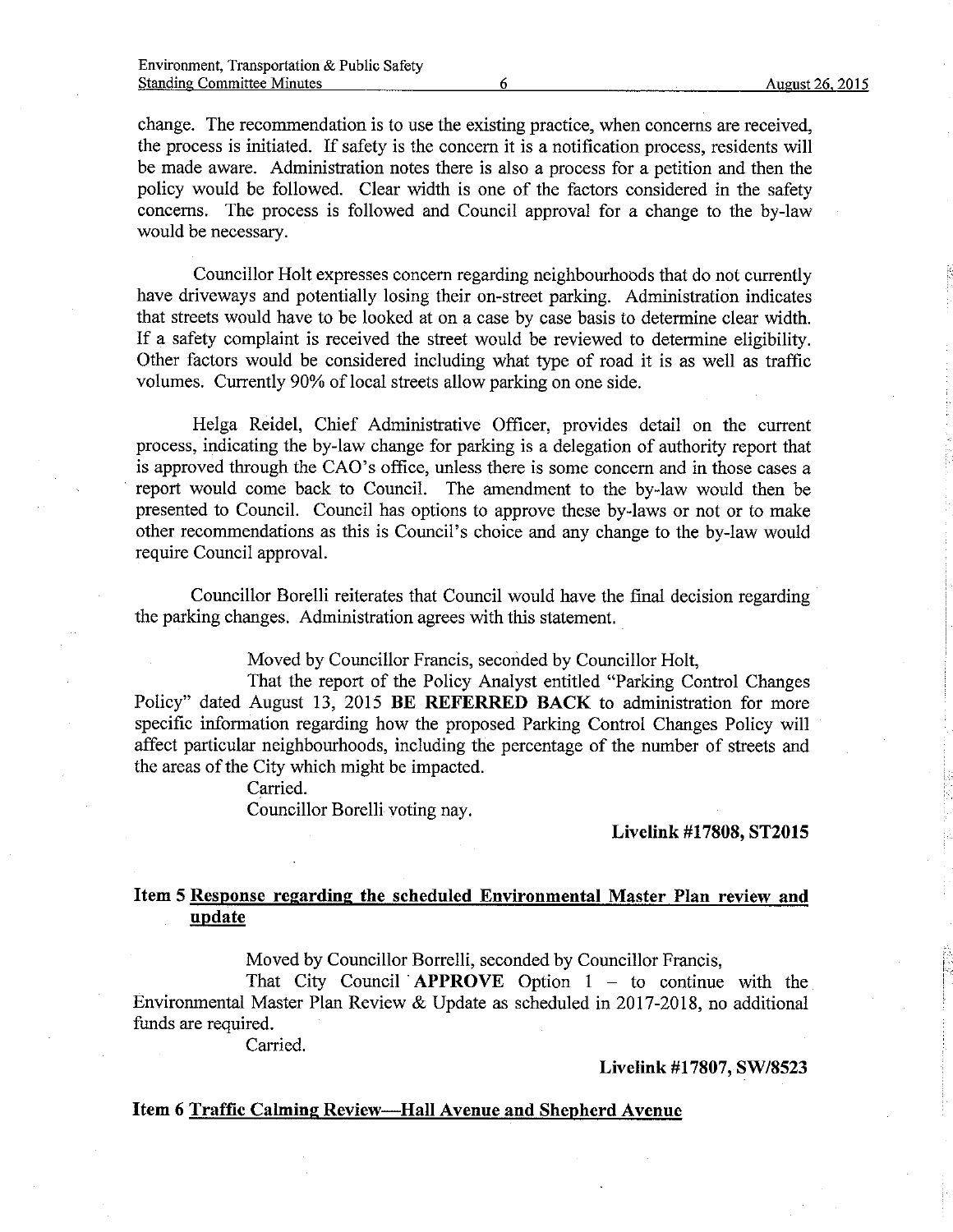Councillor Holt inquires as to the differences in the outcomes of this area in terms of using the existing policy or the new policy. Administration indicates using the existing Policy, the neighbourhood was eligible for signage based on their score, which they have received. In terms of the new policy there would be a petition for support, in this case there were only 6 responses out of 235 notified properties. The success of a petition might not warrant any measures but they could petition.

Councillor Francis inquires as to the 5 year time limit. Administration confirms that existing signs that were installed will not be removed.

Moved by Councillor Holt, seconded by Councillor Francis,

That the Traffrc Calming Review-Hall Avenue and Shepherd Avenue BE REFERRED to the forthcoming revised Traffic Calming Policy once adopted by Council.

Carried.

### Item 7 Traffic Calming Review-Conserration Drive

Moved by Councillor Francis, seconded by Councillor Holt; That the Traffic Calming Review--Conservation Drive BE REFERRED to the forthcoming revised Traffic Calming Policy once adopted by Council. Carried.

# Item 8 Proposed Stormwater Management Treatment Facility at the Zalev Bros. Scrap Yard

Paul Drca, Manager Environmental Quality, appears before the Environment, Transportation & Public Safety Standing Committee regarding the report of the City Engineer entitled "Proposed Stormwater Management Treatment Facility at the Zalev Bros. Scrap Yard indicating that the MOECC has issued orders to address stormwater management issues at the Zalev facility at 100 Grand Marais Rd. E and that Zalev has retained a consultant to develop and design a stormwater management system to address the MOECC orders.

Councillor Francis inquires as to why the change in the pre-treatment is required. Administration indicates that there is a cost savings to Zalev's and this existing system is enhanced and according to Zalev's consultant this new system will meet the requirements. Administration's opinion is this new system would be a significant Administration's opinion is this new system would be a significant improvement to the existing system.

Moved by Councillor Borrelli, seconded by Councillor Francis,

That the report authored by the Manager of Environmental Quality dated July 30, 2015 entitled "Proposed Stormwater Management Treatment Facility at the Zalev Bros. Scrap Yard" BE RECEIVED for information

Carried.

Livelink #17875, EI/10533